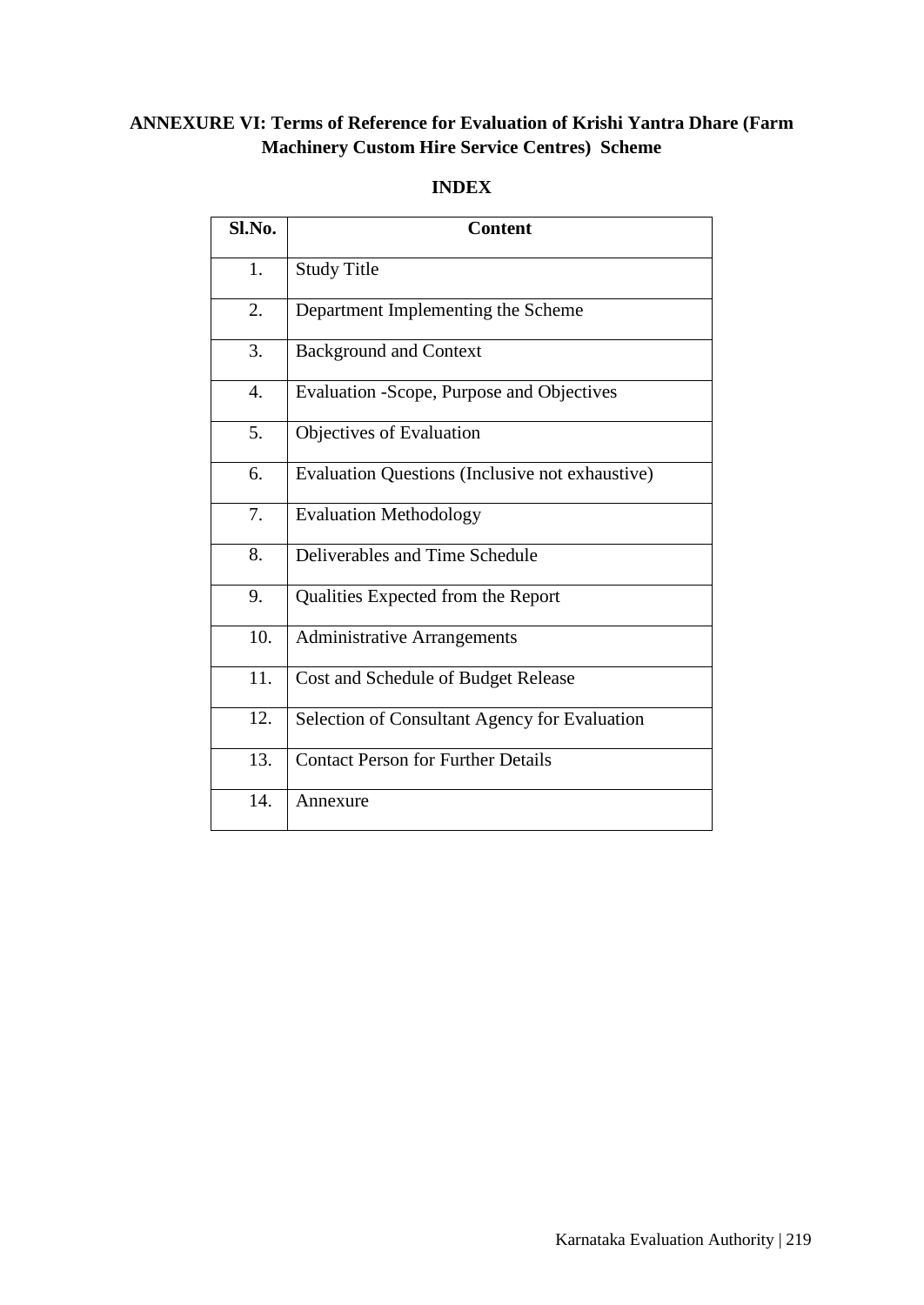# **TERMS OF REFERENCE FOR EVALUATION OF KRISHI YANTRA DHARE (FARM MACHINERY CUSTOM HIRE SERVICE CENTRES) SCHEME**

**1. Study Title**: Title of proposed study is "Evaluation of Krishi Yantra Dhare (Farm Machinery Custom Hire Service Centres) Scheme in Karnataka State".

### **2. Department Implementing the Scheme**:

Department of Agriculture

The programme is implemented through Charitable Trusts, Companies (Registered under Section 25 of Companies Act, 1956)/Organisations /Non-Government Organisations (NGO)/Registered Farmers Producers Organisations (FPOs) / Farm machineries Manufacturer/Individuals who are currently running Custom Hire Service Centers as franchisees provided they are registered as individual proprietor/s Firm (referred as Service providers) on a PPP model.

#### **3. Background and the context:**

Indian agriculture is undergoing a gradual shift from dependence on human power and animal power to mechanical power because increasing cost for upkeep of animal and growing scarcity of human labour. Further, use of mechanical power has a direct bearing on the productivity of crops apart from reducing the drudgery and facilitating timeliness of agricultural operations. Thus there is a strong need for taking farm mechanization. Mechanization brings in timeliness and precision to agricultural operations, greater field coverage over a short period, cost effectiveness, efficiency in use of resources and applied inputs, conservation of available soil moisture under stress conditions and provision of adequate drainage of excess rain and floodwaters. The increasing labour costs during the peak agricultural period has led to increase in the cost of cultivation of small and marginal farmers. The major constraint in mechanization is that small and marginal farmers cannot afford to purchase costly machinery and equipment. Even maintaining a pair of bullocks too has become an expensive proposition. Since the agricultural operations are time bound, Mechanization of farm activities is the need of hour to increase production and productivity. Though subsidy is being provided for farm machinery, due to prohibitive cost of farm machinery all farmers may not come forward to own them. In this context, establishment of Krishi Yantra Dhare programme is a boon to farmers. Krishi Yantra Dhare enables to overcome these constraints as they provide services of machinery on hire basis to farmers in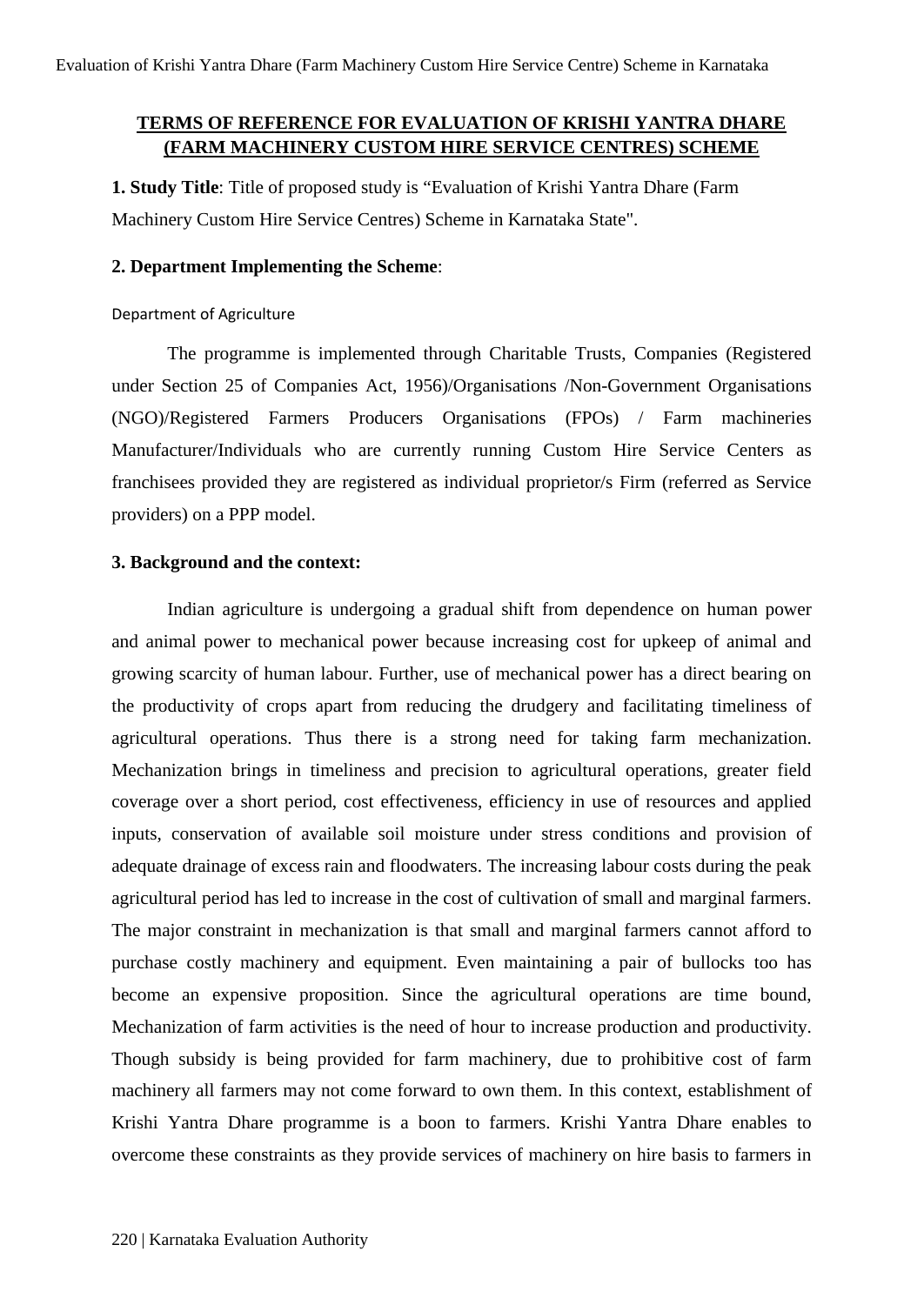right time. Hence, establishment of Custom Hire and Service Centre (CHSC) is a boon for farmers. Krishi Yantra Dhare enables to overcome these constraints as they provide services of machinery on hire basis to farmers in right time. By keeping this in view, Krishi Yantra Dhare programme is being implemented from 2014-15 at hobli level with an objective of covering of all the hoblies in a phased manner. During, 20T4-15 & 2015-16, 175 centres and during 2016-17,139 centres have been established. Totally 314 centres has been operational as on date. These centres have been established in the State through functional Charitable Trusts, Companies (Registered under Section 25 of Companies Act, 1956)/Organisations/ Non-Government organisations (NGO) Registered Farmers Producers Organizations (FPOs)/Farm machineries Manufacturers/Individuals who are currently running Custom Hire Service Centers as franchisees provided they are registered as individual proprietor/s Firm on a PPP model.

Objectives of the scheme/Programme:

- 1. To address the constraints in land preparation activities by providing efficient land preparation Farm machinery and equipment on Custom Hire Service basis.
- 2. To reduce sowing/transplanting window leading to consequent reduction in harvesting window.
- 3. To ensure effective inter cultivation and other cultural operations.
- 4. To ensure effective harvesting with reduced harvest window leads to minimization of harvesting losses.
- 5. To encourage in-situ moisture conservation and to harness the residual moisture of kharif season for Rabi Pulses and Oilseeds.
- 6. To enhance the production and productivity of the crops.
- 7. To provide services of Hi Tech Farm Machinery services to small farmers and marginal
- 8. To run the centres throughout the year effectively, efficiently and profitably.

Contents/Unit Costs/ Quantum of the benefit etc.,

Custom Hire Service Centres (CHSC) in Two Slabs: Based on the Agricultural density the Custom Hire Centers are categorized into 2 slabs, that is Slab-l and Slab-2.The establishment period is spread over for two years and the year wise activity is specified.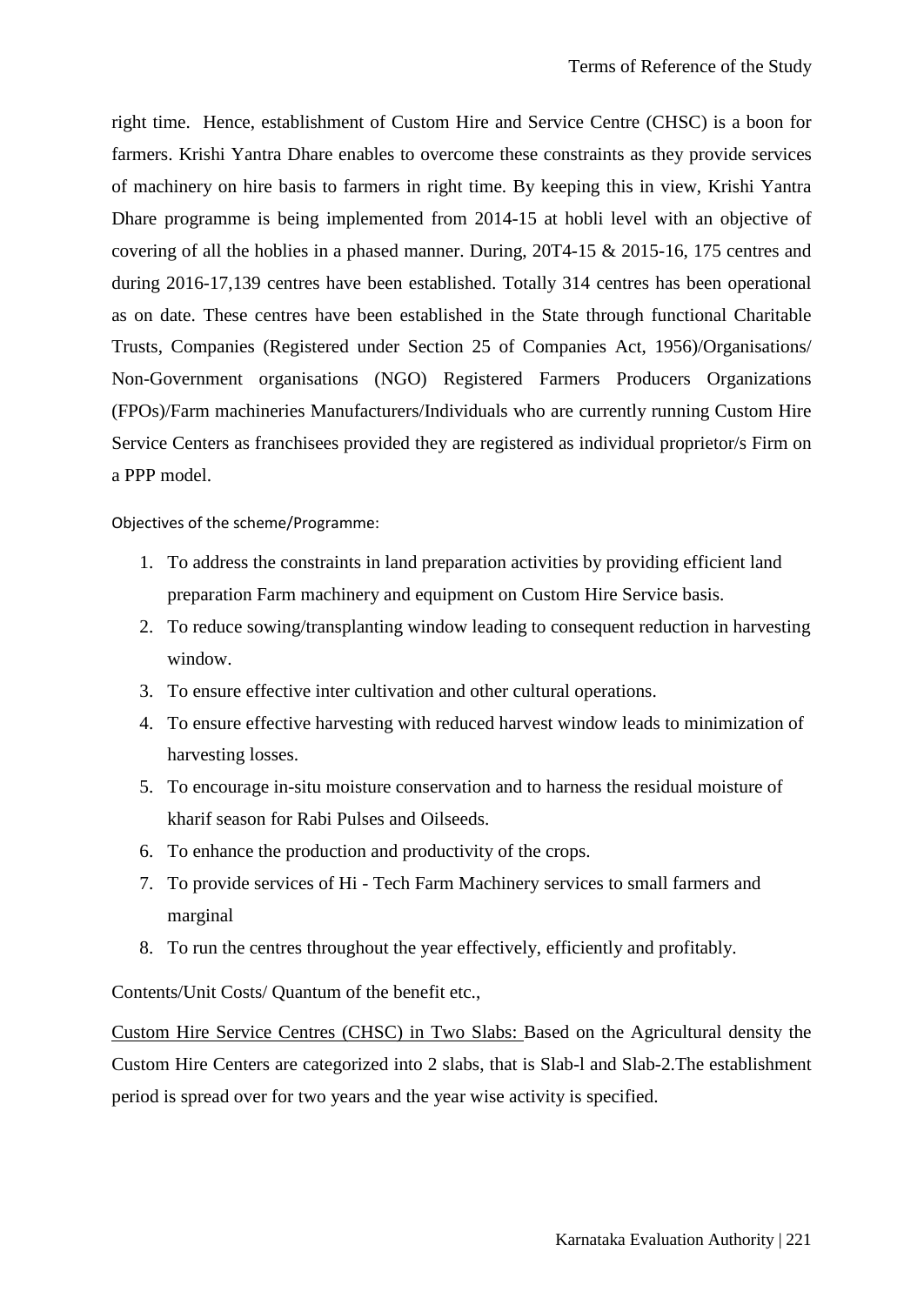**Slab-l. Rs.75.00 lakhs:** Farm Machineries of Rs.75.00lakhs worth are proposed to be deployed in each center. The Department of Agriculture proposes to establish 181 CHSCs during the year 2017-18 under Slab-1.

**Slab-2. Rs.40.00 lakhs:** Farm Machineries of Rs.40.00lakhs worth are proposed to be deployed in each center. In Malnad region (Dakshina Kannada, Udupi, Uttara Kannada, Kodagu, Shimoga and Chikmagalur-6 Districts) and in the areas where mono cropping system is common (Kolar and Chikballapur-2 Districts), wherein, Rs.75.00 lakhs worth implements may not be required. In these Districts under Slab-2 the Department of Agriculture proposes to establish 69 CHSCs during the year 2017-18.

• **Government assistance (Back ended) for each centre )revised for 2017-18)** : Of the specified total worth of the Farm Machineries, over for two years period, under Slab-1(Rs.75.00lakhs) & Slab-2(Rs.40.00lakhs) the Government contribution will be limited to an extent of 70o/o and the remaining 30% contribution will be from the Service Providers. Financial Assistance pattern spread over 2 years period is more specifically given below'

| <b>Slabs</b> | <b>Total amount</b><br>per centre | <b>GOK</b> share | <b>Service</b><br>provider share | Ratio<br>(%) | <b>Remarks</b> |
|--------------|-----------------------------------|------------------|----------------------------------|--------------|----------------|
| $Slab - I$   | 75.00                             | 52.50            | 22.50                            | 70:30        | Spread over    |
| Slab-II      | 40.00                             | 28.00            | 12.00                            | 70:30        | for 2 years    |

**Table-l Financial Assistance Pattern (Rs. in Lakhs)**

### **Year wise particulars are as follows:**

**(Rs. in Lakhs)**

| Year                       | <b>Govt.</b> Share | Service provider share  | <b>Total</b> |  |
|----------------------------|--------------------|-------------------------|--------------|--|
|                            |                    | Slab-I (Rs.75.00 lakhs) |              |  |
| $I(2017-18)$               | 41.25              | 11.25                   | 52.50        |  |
| II $(2018-19)$             | 11.25              | 11.25                   | 22.50        |  |
| <b>Total</b>               | 52.50 (70%)        | $22.50(30\%)$           | 75.00        |  |
| $Slab-II (Rs.40.00 lakhs)$ |                    |                         |              |  |
| $(2017-18)$                | 22.00              | 6.00                    | 28.00        |  |
| $(2018-19)$<br>П           | 6.00               | 6.00                    | 12.00        |  |
| <b>Total</b>               | 28.00 (70%)        | $12.00(30\%)$           | 40.00        |  |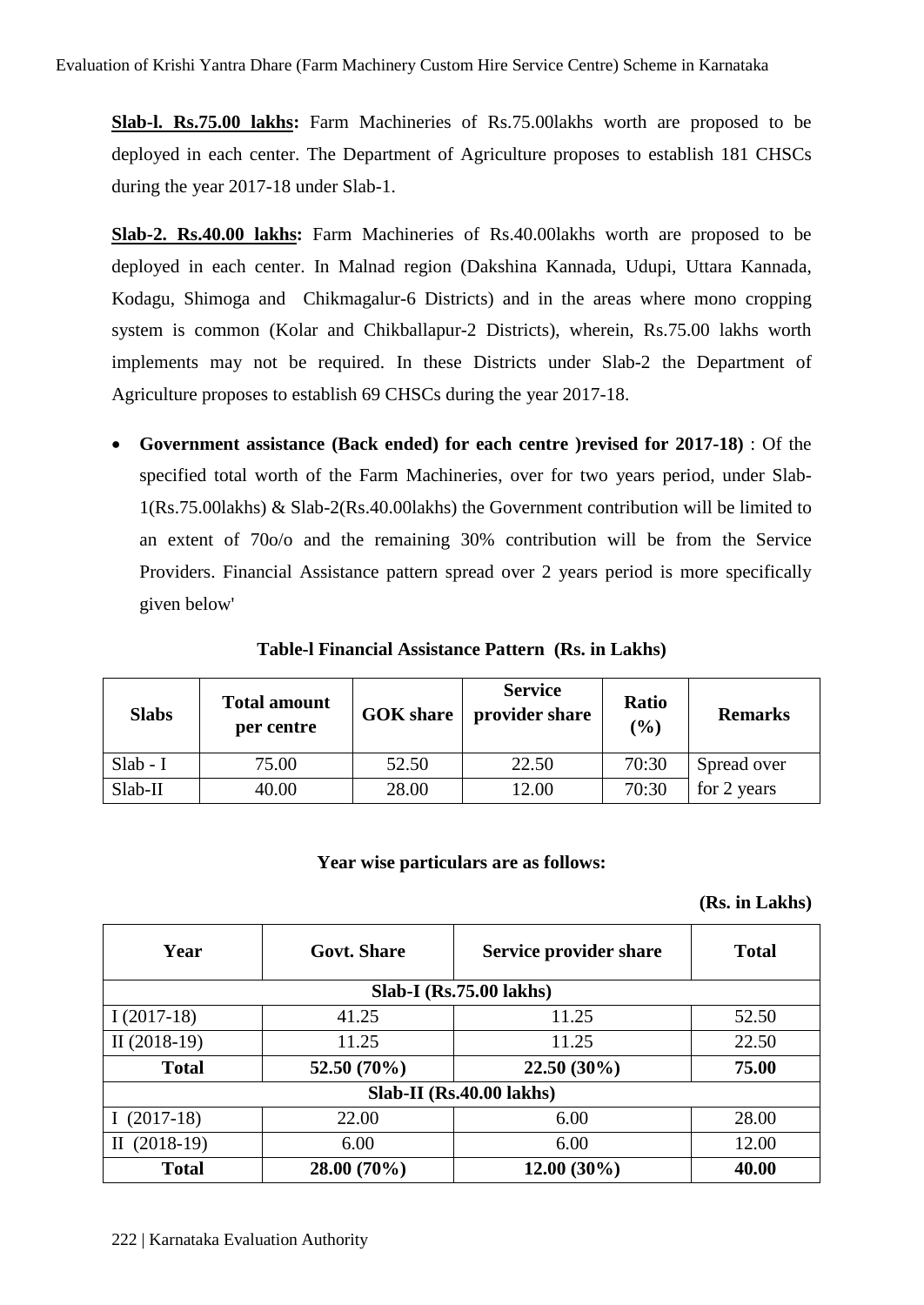- It is proposed to provide Rs.l.50 lakhs per centre as initial establishment grant (for Administrative/Office expenses) b y the Department.
- For ongoing centres assistance will be given to purchase new or replacement of machinery. For the centres with more than Rs.10 lakh annual turnover Rs.5.00 lakh, for less than Rs.l0.00 lakh annual turnover Rs.2.50 lakh per year will be given. This assistance will be given on the basis of 50o/o Government assistance and remaining 50% borne by the Service provider. This assistance will be extended up to 3 years from the initial establishment.

For the years 2014-15,2015-16 & 2016-17 the Government assistance was as follows:

# **Table-2 Financial assistance (2014-15, 2015-16 & 2016-17)**

| (Rs. in Lakh) |  |
|---------------|--|
|               |  |

| Year         | <b>Govt. Share</b> | <b>Service provider share</b> | <b>Total</b> |
|--------------|--------------------|-------------------------------|--------------|
| First year   | 37.50 (75%)        | 12.50(25%)                    | 50.00        |
| Second year  | 12.50 (50%)        | $12.50(50\%)$                 | 25.00        |
| <b>Total</b> | 50                 | 25.00                         | 75.00        |

**Institutional Arrangements made for Implementation**: Krishi Yantra Dhare (Custom Hire Service Centres) programme was initiated during the year 2014-15, in order to make timely availability of Farm Machinery for agricultural and post harvest operations on nominal rental basis. Krishi Yantra Dhare centres in the State is established through functional Charitable Trusts, Companies (Registered under Section 25 of Companies Act, 1956)/Organisations/Non Government Organisations (NGO)/Registered Farmers Producers Organisations (FPOs)/Farm machineries Manufacturers/Individuals who are currently running Custom Hire Service Centers as franchisees provided they are registered as individual proprietor/s Firm is established in phased manner on a PPP model.

Hobli level survey is conducted by the Service provider within the proposed jurisdiction of each of the CHSCs. The selection of implements is based on farmers' need and prevailing cropping system. District Implements Committee headed by Chief Executive Officer, Zilla Panchyath will finalize the implements and also fix the nominal hiring charges for equipment shelved in the CHSC Centres.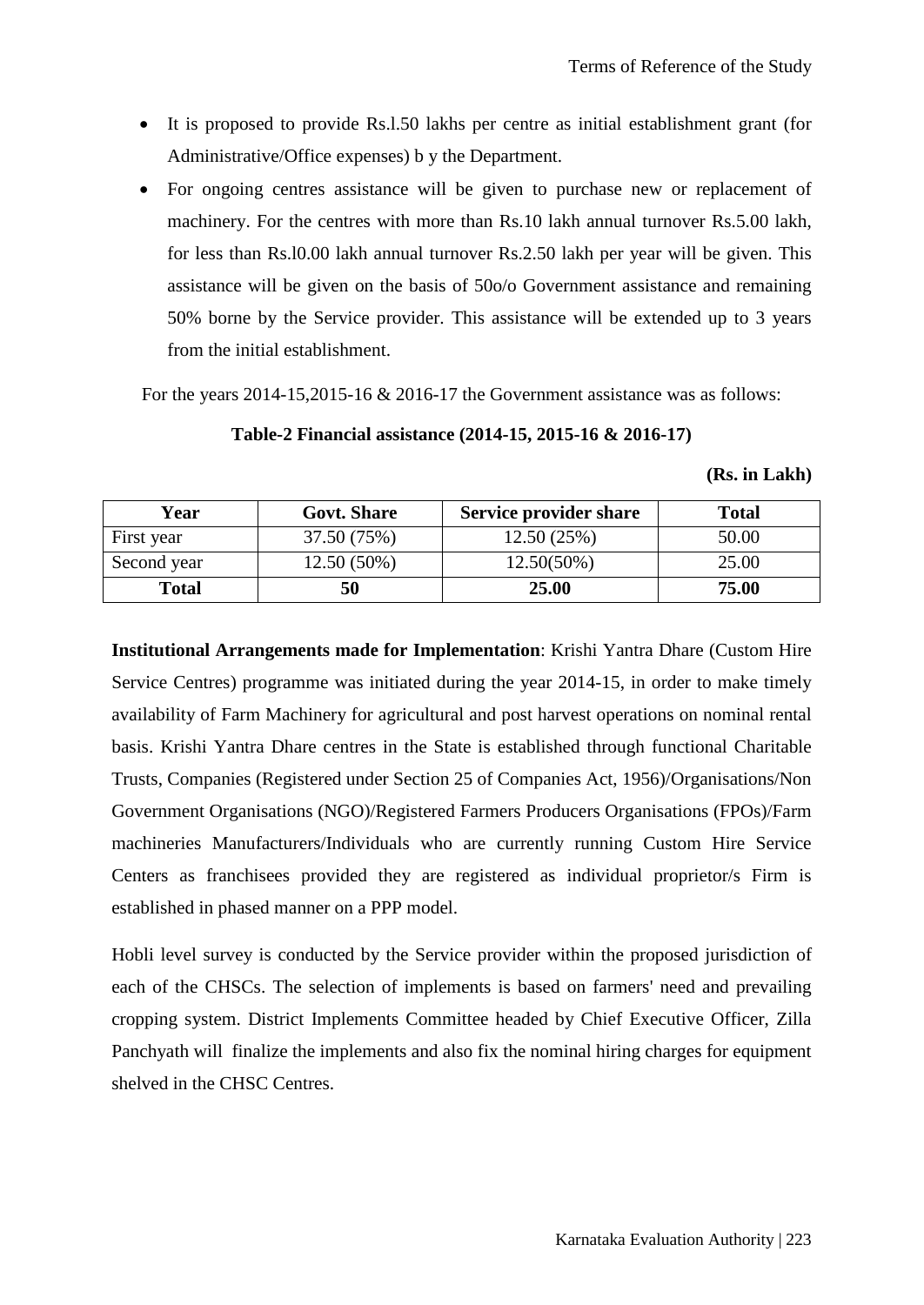| Chief Executive Officer, Zilla Panchayat        | Chairman                      |
|-------------------------------------------------|-------------------------------|
| District Joint Director of Agriculture          | Vice Chairman                 |
| President of District Krishik Samaj             | Member                        |
| Assistant Director of Agriculture (SMS)         | Member Secretary and          |
|                                                 | <b>District Nodal Officer</b> |
| <b>ADAs of all Taluks</b>                       | Member                        |
| Farmers/Krishi Prashasthi<br>Progressive<br>Two | Member                        |
| Awardee.                                        |                               |
| Leading Farm Machinery Manufacturer in the      | Member                        |
| <b>District</b>                                 |                               |
| Representative of Krishi Yantra Dhare service   | Member                        |
| provider                                        |                               |
| Representative of University of Agricultural    | Member                        |
| Sciences                                        |                               |
|                                                 |                               |

# **Table-3 District Level Committee**

**Monitoring Arrangements** : After getting approval from District level Committee for number and type/models of equipment and their hiring charges which are shelved in the Krishi Yantra Dhare Centres by the Service Provider, requisite verification/monitoring will be done by the Department officials for the equipment shelved in the Krishi Yantra Dhare Centres.

Further, Service Provider should submit the Annual Utilization Certificate for all the financial transactions of the CHSC through Department officers and Service Provider should submit Audited statement every year to Assistant Director of Agriculture, Deputy Director of Agriculture, Joint Director of Agriculture of the districts and office of Commissioner of Agriculture at state level.

# **4. Evaluation -Scope, purpose and objectives**

The study covers all the 335 centres operating in the State. The study covers the services provided and utilised under the Krishi Yantra Dhare Scheme implemented during 2014-15, 2015-16 & 2016-17 in the entire state of Karnataka by all the Service providers. The purpose of evaluation of the scheme is to bring out the extent of spread and utilisation of the scheme, quality standard of services provided and of the equipment shelved in the CHSC centres and customer satisfaction with the services and to find out the impact on production and productivity of farmers under different cropping systems.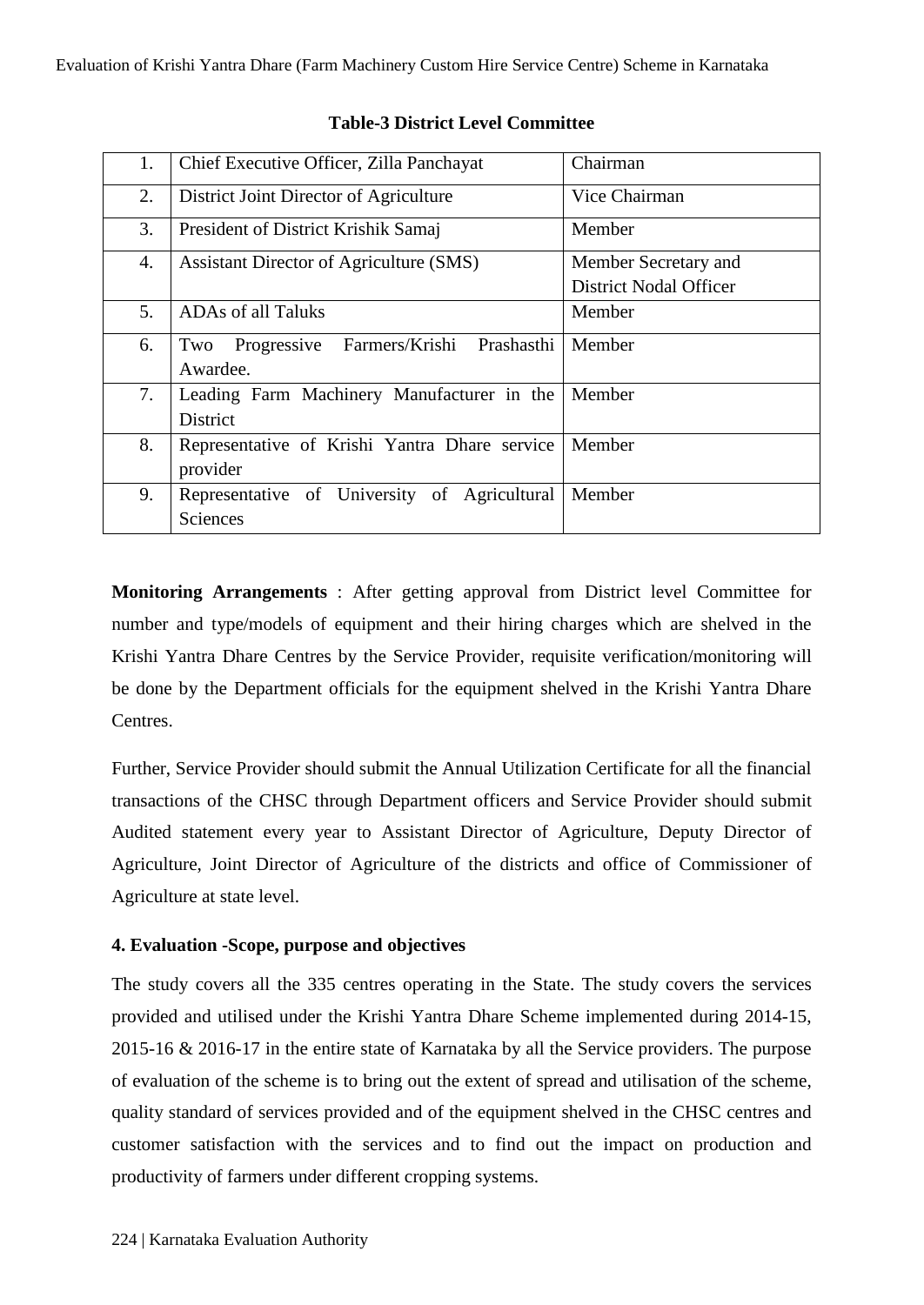# **5. Objectives of Evaluation**:

To assess the awareness about the scheme among the small and marginal farmers. o To study the effect of Krishi Yantra Dhare (CHSC) scheme on the Agriculture on the production and productivity of the crops in Karnataka state.

- . To study the extent to which the scheme objectives are achieved.
- To study the effectiveness of services of Hi Tech Farm Machinery services provided to small and marginal farmers and others by different service providers.
- To examine the reach of services to different categories of farmers across the districts/divisions.
- To assess the cost reduction in different farm operations and to analyse the economics of farming due to implementation of this scheme based on practical experiences of farmers through estimation of cost benefit ratio across the cropping systems in different regions. o To study whether the constraints in land preparation, inter cultivation and all the other agricultural activities by providing efficient and Hi-Tech Farm machinery and equipment on Custom Hire Service basis are addressed.
- . To examine the extent of extension support provided by the Service Providers to the farmers, and customer satisfaction with quality of support service and equipment.
- To document the best practices in operation of these centres.
- To make the demand analysis of Farm Machinery and other Hi-Tech equipment on Custom Hire basis through implementation of Krishi Yantra Dhare Programme.
- To suggest measures for making the scheme/Programme for more effective and beneficial to all the farmers at right time.

# **6. Evaluation Questions (Inclusive not exhaustive):**

# **Beneficiary**

- 1. What is the level of awareness about the scheme across the categories of farmers and across the divisions/districts in the State? Review the efforts of Government and Service providers in this direction.
- 2. What is the effective coverage of Krishi Yantra Dhare (CHSC) in Karnataka State? Examine the geographical spread of these Centres and their implications. What is the contribution of service providers to this coverage?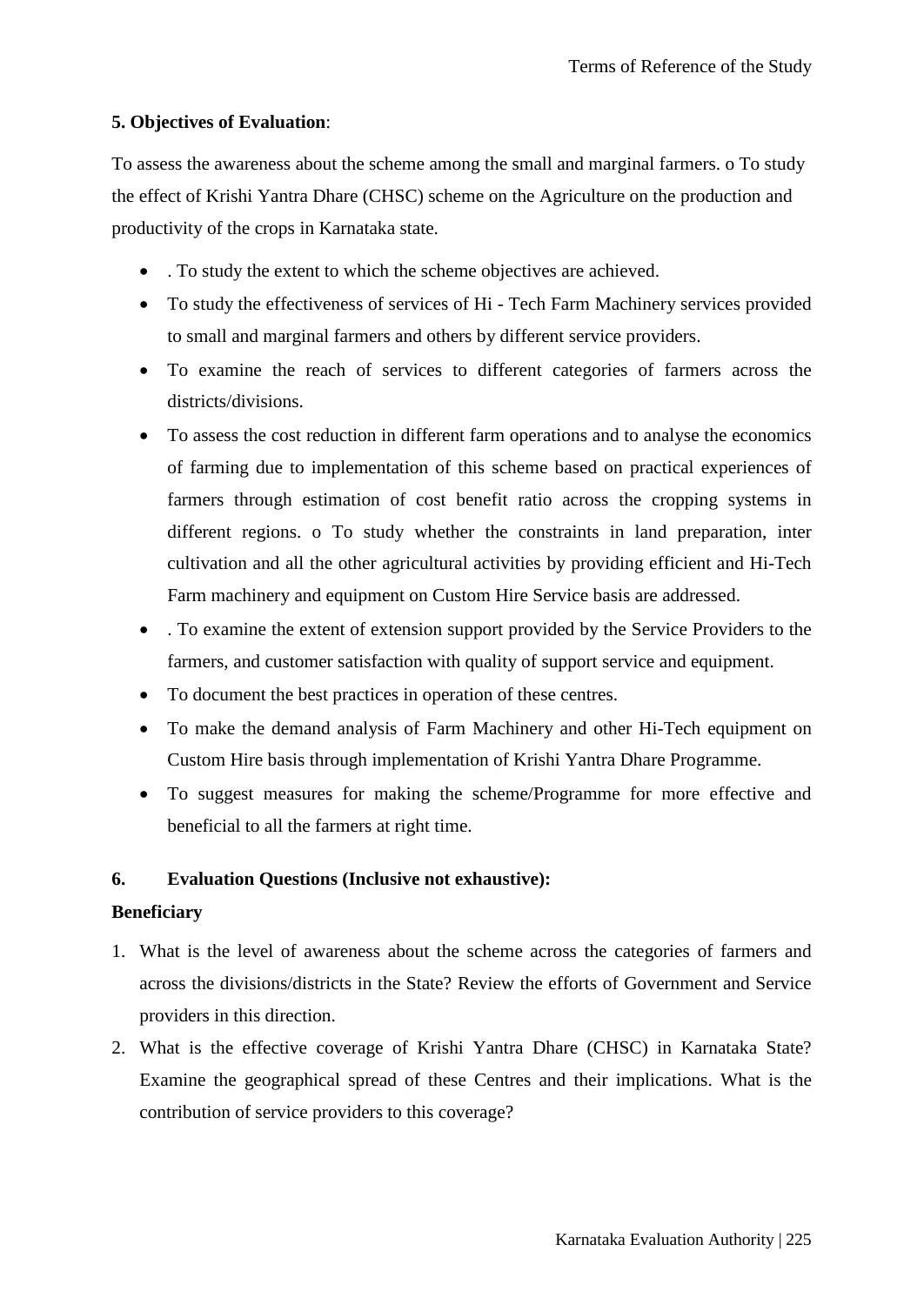- 3. Study whether the constraints in land preparation, inter cultivation and all the other agricultural activities by providing efficient and Hi-Tech Farm machinery and equipment on Custom Hire Service basis are addressed.
- 4. What is the demand pattern for Krishi Yantra Dhare (CHSC) in different districts, whether the pattern varies across the crop zones? Examine the reasons for variations in it
- 5. Are the prescribed quality standards of farm machinery shelved in Krishi Yantra Dhare (CHSC) centres well maintained? Make a check list according to the one given in the annexure and assess the farm equipment available across the centres. Note the gaps and excess supplies.
- 6. Examine the impact of Krishi Yantra Dhare (CHSC) scheme on the Agriculture in terms of production and productivity of the crops in Karnataka state' Bring out any changes in cropping patterns among the sample farmers' Assess it across regions, social groups' gender and Slab-I & Slab- II Centres,
- 7. It is observed that small and marginal farmers are partly involved in debt due to purchase of farm machinery and maintenance of bullocks. Under the situation whether any reduction in personal debt is observed in the sample cases?
- 8. Examine the implementation of the scheme through different categories of service providers and make a comparative analysis of their performance across the districts
- 9. Examine the reach of services to different categories of farmers across different the districts/divisions. Are there any deviations across the districts, farmer groups? What are the reasons for the same?
- 10. Examine the utilisation of the facilities by women farmers across different regions and social groups. Do they face any difficulties in accessing and utilising the facilities?
- 11. Assess whether the small and marginal farmers, women face denial or discrimination in getting access to the machinery? What are their perspectives across regions and service providers?
- 12. What is the average waiting period? Find out any possibility of conglomeration among service providers to reduce the transaction costs and waiting time.
- 13. Assess the impact of the scheme in detail based on following indicators across Slab-I & Slab II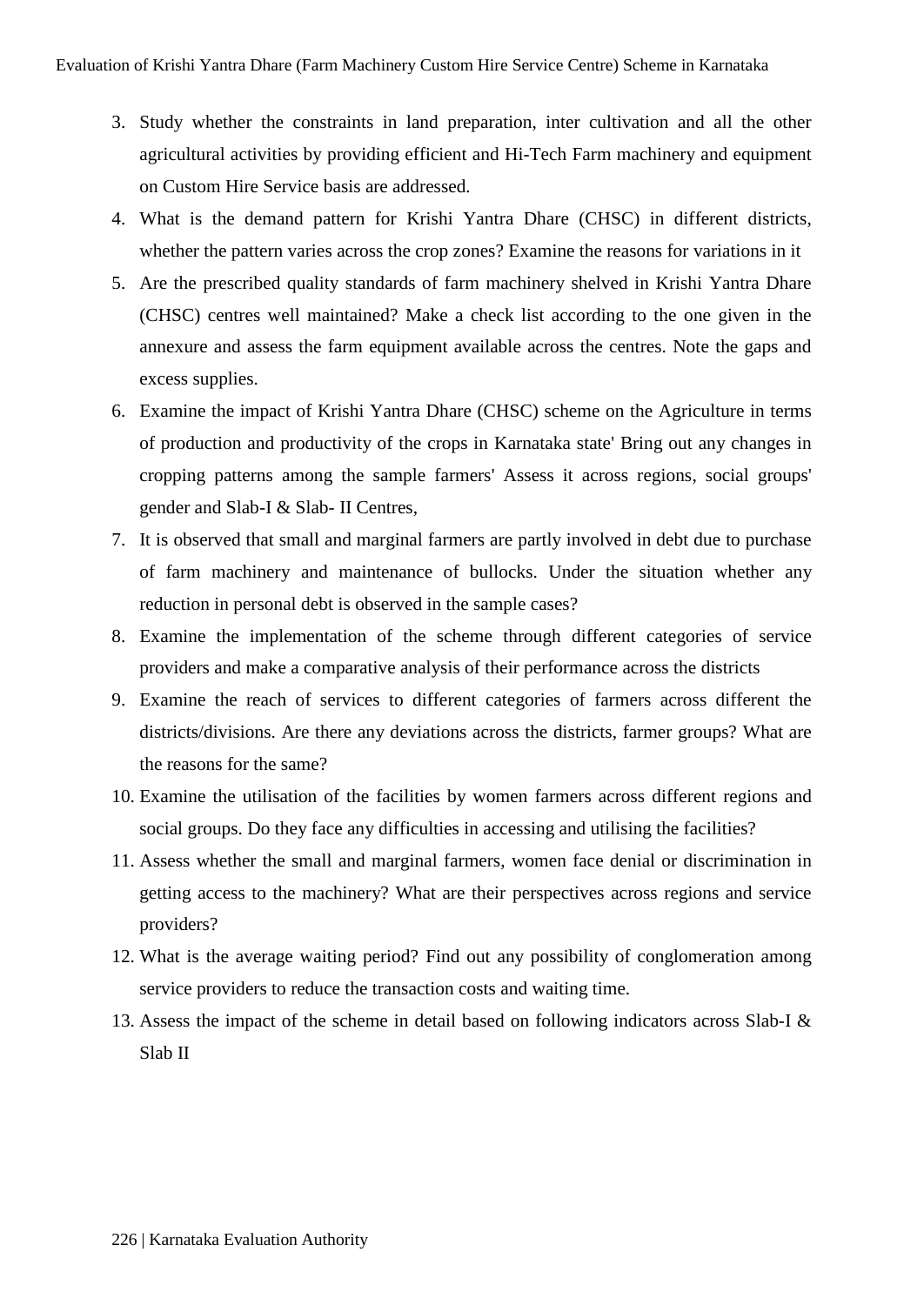|                | <b>Indicators</b>                        | <b>Before</b> | <b>After</b> | <b>Observations from</b><br>control group |
|----------------|------------------------------------------|---------------|--------------|-------------------------------------------|
| $\mathbf{i}$ . | Increase in density of tractors/ farm    |               |              |                                           |
|                | machinery                                |               |              |                                           |
| ii.            | Maintenance<br>of time<br>schedule<br>of |               |              |                                           |
|                | Agricultural operations.                 |               |              |                                           |
| iii.           | % Coverage of crops                      |               |              |                                           |
| iv.            | Reduction in harvest post harvest losses |               |              |                                           |
| V.             | Area under different crops               |               |              |                                           |
| vi.            | Production from different crops          |               |              |                                           |
| vii.           | Operational costs- activity wise         |               |              |                                           |
| viii.          | Production per ha.                       |               |              |                                           |
| 1X.            | Income per ha.                           |               |              |                                           |
| X.             | CB ratio                                 |               |              |                                           |
| X1.            | Efficiency in utilization of inputs      |               |              |                                           |
| xii.           | Any other                                |               |              |                                           |

# **Table 4: Indicators**

14. Assess the level of satisfaction of the farmers about the scheme. Use the citizen report cards to capture the level of satisfaction. What is the opinion of different stakeholders and the community about the scheme? Get the feedback through focus group discussions.

15. Are the services provided by the service providers to farmers satisfactory? Whether demand for different types of machinery is adequately addressed?

### **Service Providers**

- 16. Analyse the operational costs and efficiency of different service providers in Slab-I and Slab-II? Are there any variations in it across the agencies and within an agency across the districts? Examine the sustainability of the centres.
- 17. Whether the farmers pay service charges regularly? Assess their opinion regarding service charges for different categories of farm equipment.
- 18. What is the operational status of farm machinery? Whether repairs are taken up regularly? Make the assessment based on physical verification in sample Centres. Whether there is adequate space for storing the farm machinery?
- 19. Is there any Sub optimal asset capacity utilisation due to crop specific requirements in different centres? What measures are adopted to address the same?
- 20. Whether local survey is conducted to identify the equipment required in CHSC? How the district level committees are functioning across the districts? Review the effectiveness of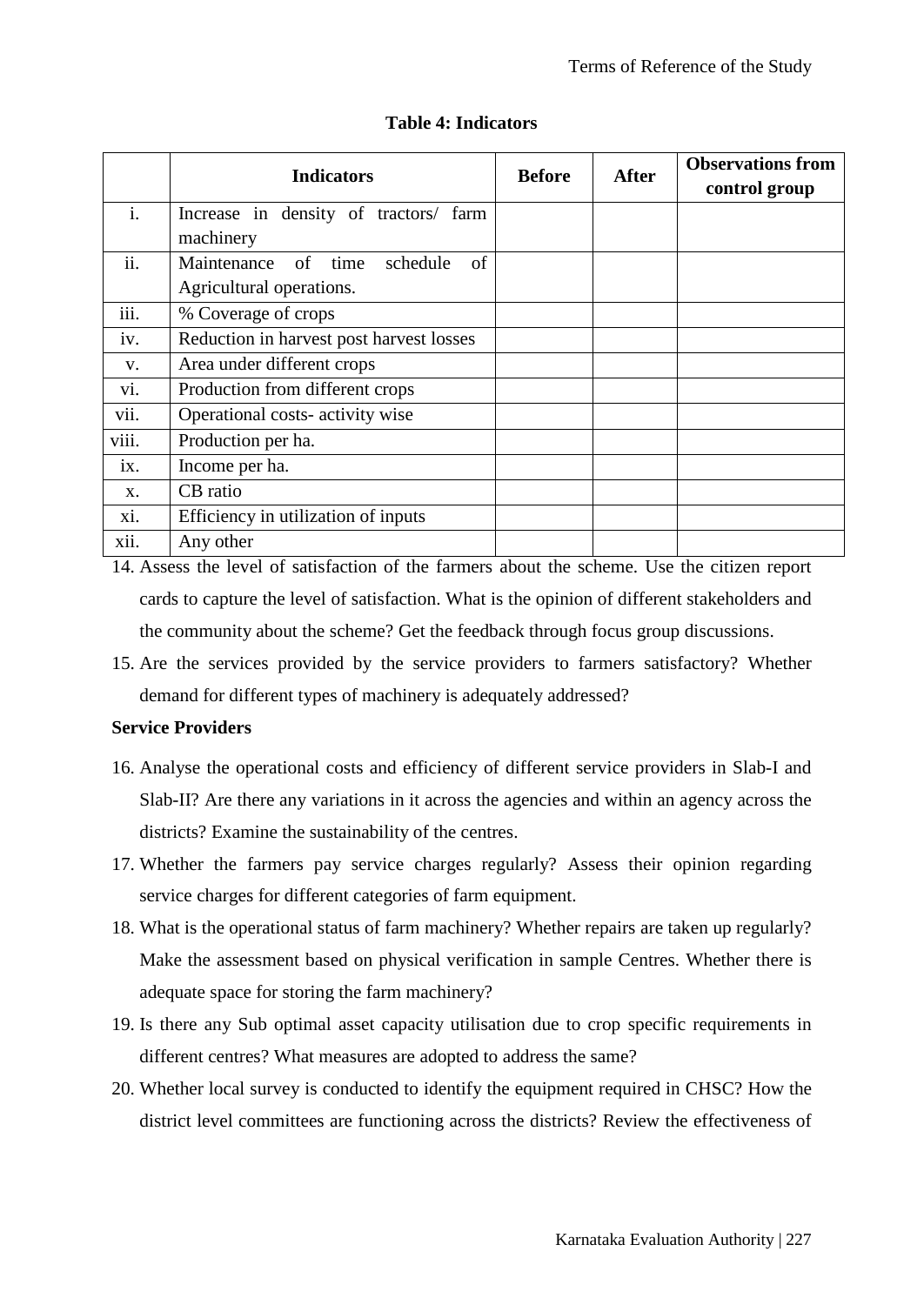monitoring mechanism under the scheme, opinion of different service providers about their involvement in the scheme.

21. Analyse and about the implementation of the scheme. Whether the fund flow and support from the Government is timely, regular and adequate? Whether service charges are adequate for covering the costs? What are the difficulties in running the centres and starting the new centres?

# **General Issues**

- 22. There is an assumption that increased farm mechanization will lead to unemployment. Examine the impact on employment in the study area. What is the impact on environment and water conservation due to the operation of the scheme and also on the fodder due to declining use of bullocks.
- 23. The pattern of service providers is from different categories. How far the PPP model is successful and in what mode? Develop patterns of effective partnerships.
- 24. Document the best practices and success stories in the field. Identify the factors that have contributed to success of any centres. Are there any failure cases? Identify the factors for the same.
- 25. Whether the scheme to be continued? If so whether any changes are required in implementation model?

# **7. Evaluation Methodology :**

| <b>Type of data</b> | <b>Method of data</b><br>collection | <b>Source of information</b> | <b>Method and Tools</b> |
|---------------------|-------------------------------------|------------------------------|-------------------------|
|                     | 1. Quantitative data                | Beneficiaries,<br>non-       | Survey, Observations    |
| Primary data        |                                     | beneficiaries                | Citizen report cards    |
|                     |                                     | Beneficiaries,<br>non-       | FGD                     |
|                     |                                     | beneficiaries                |                         |
|                     | 2. Qualitative data                 | State level, district level, | <b>IDI-interview</b>    |
|                     |                                     | taluk level, hobli level     | schedules               |
|                     |                                     | and service providers.       |                         |
| Secondary data      | Data from the                       | Department, district and     | On selected             |
|                     | department, annual                  | taluka levels.               | indicators relevant     |
|                     | Reports                             |                              | for the evaluation      |

**Table-5 Methodology**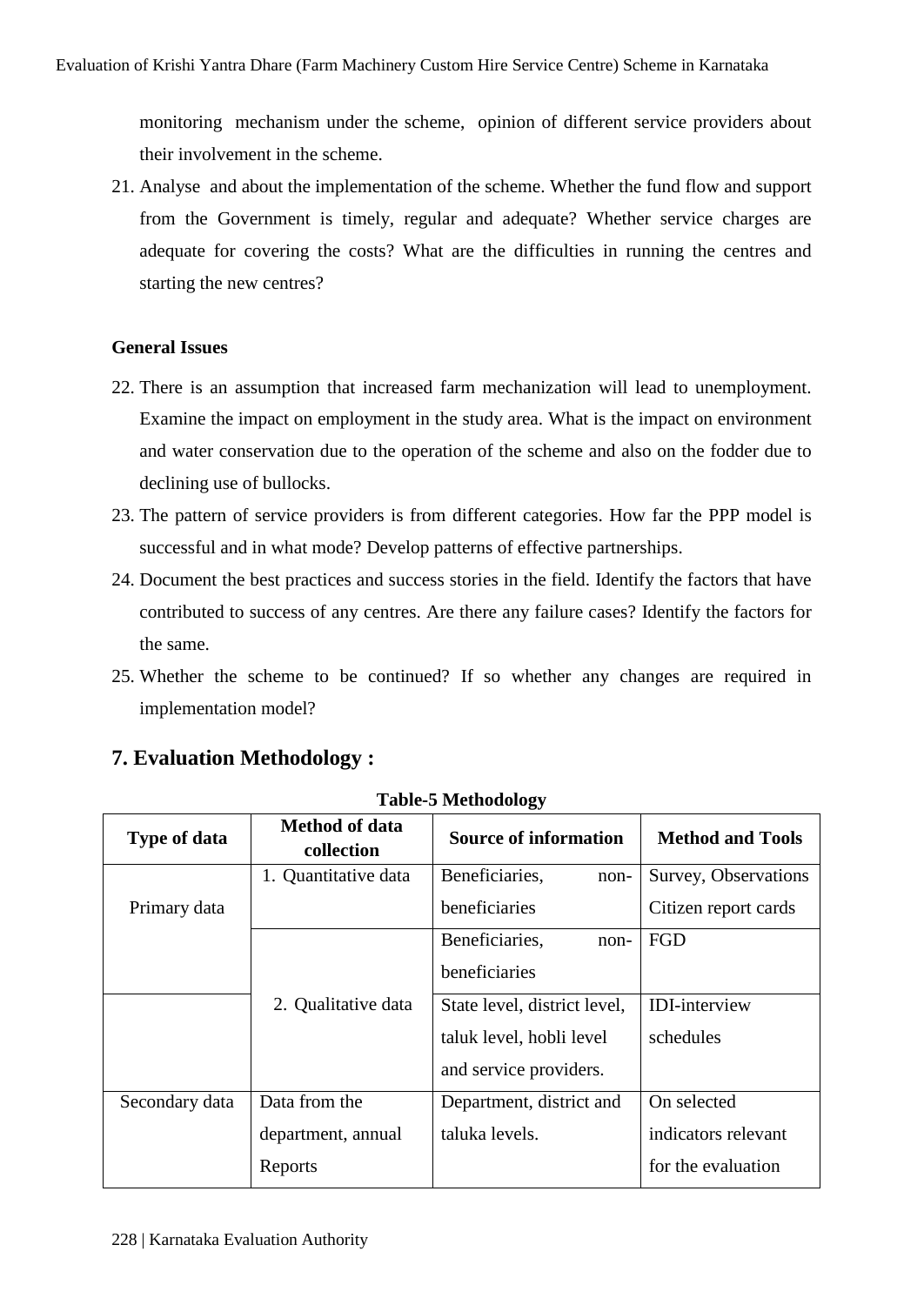## **Sampling Methodology**

The Scheme has two slabs, Slab -l are big size centres covering diverse cropping zones and Slab-ll covers small centres in mono cropping zones. The scheme is implemented in PPP mode hence the role of service provider is also important in implementation and the impact of the scheme. Further the requirement of farm machinery differs across the different agro climatic zones. Hence this factor also needs to be considered in the study.

- The sample consists of 105 centres covering all the divisions and service providers in the State.
- In addition two best performing centres at Sirwara and Arabhavi to be taken up as case studies.
- Care to be taken to cover all the 10 agro climatic zones in the State. From each Centre a final sample of 35 beneficiaries covering all the categories/ groups of small and marginal and other farmers (SC, ST, OBC, women and others) will be drawn for the study. The total number of beneficiaries in the final sample is 3750 farmers.
- Control sample of 1 % (max 50) farmers randomly across different service providers' operating areas.
- The Total sample is 3800 beneficiaries.
- Random Sample Selection to be done at KEA

The distribution of the Centres across the service providers is indicated in the following table.

| Sl.No. | <b>Service Providers</b> | <b>Centres</b> |
|--------|--------------------------|----------------|
| 1.     | <b>SKDRDP</b>            | $46(12Slab-I)$ |
| 2.     | <b>ISAP</b>              | 03             |
| 3.     | <b>VST</b>               | $18$ (Slab-I)  |
| 4.     | <b>JOHN</b>              | 12             |
| 5.     | <b>KALA</b>              | 08             |
| 6.     | M & M                    | 18             |
|        | <b>Total</b>             | $105+2*=107$   |

**Table -6 Division/district wise and Service provider wise distribution of the sample**

\*case studies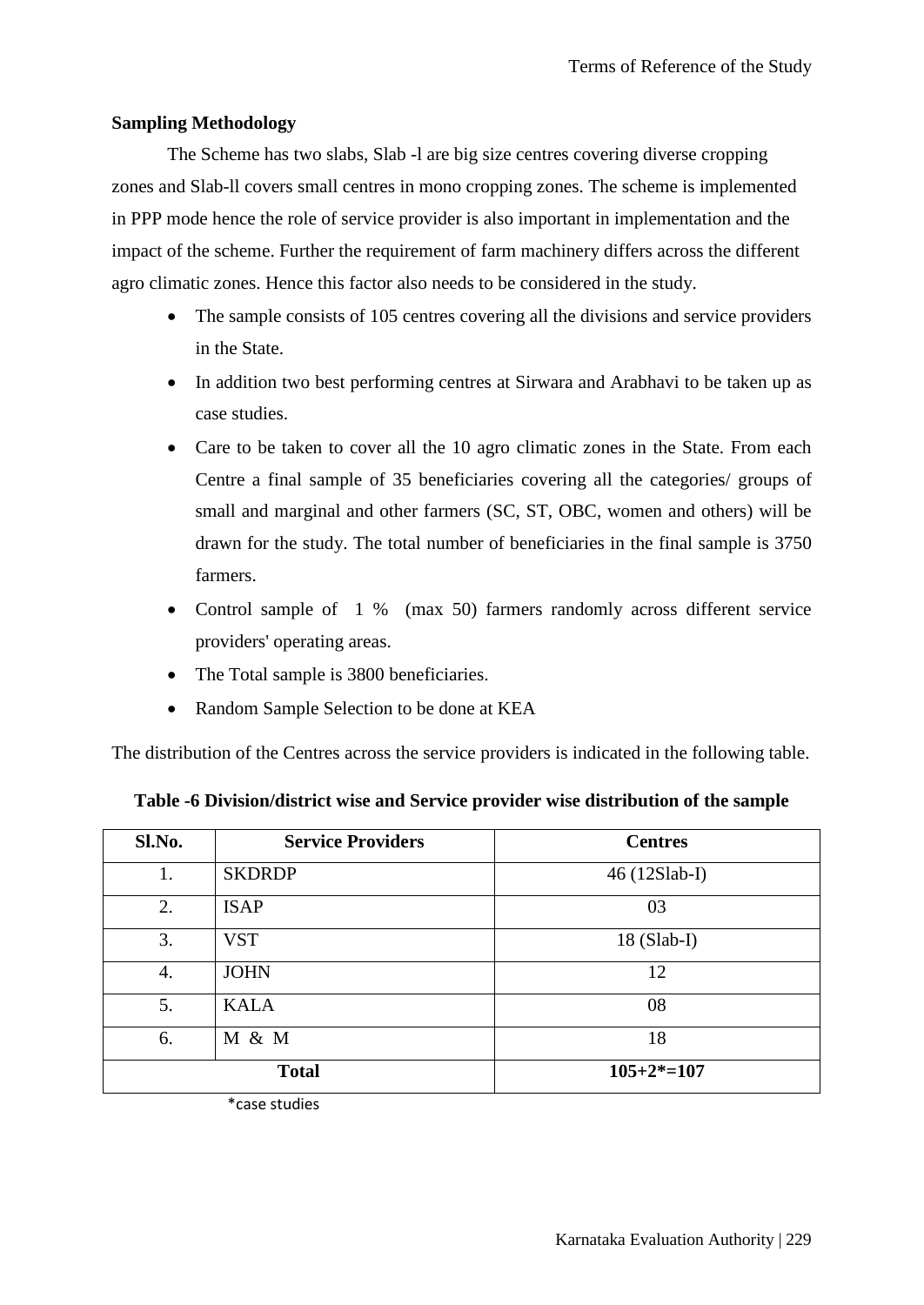Evaluation of Krishi Yantra Dhare (Farm Machinery Custom Hire Service Centre) Scheme in Karnataka

| Slad-1 |                                      |                |                          |
|--------|--------------------------------------|----------------|--------------------------|
| Sl.No. | <b>Zones</b>                         | <b>Talukas</b> | <b>Talukas in sample</b> |
| 1.     | <b>North Eastern Transition Zone</b> | 07             | 05                       |
| 2.     | North Eastern Dry Zone               | 11             | 07                       |
| 3.     | Northern Dry Zone                    | 35             | 22                       |
| 4.     | Central Dry zone                     | 17             | 11                       |
| 5.     | Eastern Dry zone                     | 24             | 15                       |
| 6.     | Southern Dry Zone                    | 19             | 12                       |
| 7.     | <b>Southern Transition zone</b>      | 13             | 08                       |
| 8.     | Northern Transition zone             | 14             | 09                       |
|        | <b>Total</b>                         |                | 90                       |

# **Table-7 Agro Climatic Zone wise distribution of the sample**

### **Slab-II**

**Slab-I**

| Sl.No.       | <b>Zones</b> | <b>Talukas</b> | <b>Talukas in sample</b> |
|--------------|--------------|----------------|--------------------------|
| 9.           | Hilly Zone   | 22             |                          |
| 10.          | Coastal Zone |                | 05                       |
| <b>Total</b> |              |                | 15                       |

# **Table 8 : Qualitative data**

| 20 FGD's in 10 agro-climatic zones  | Beneficiaries, public representatives, SHG         |
|-------------------------------------|----------------------------------------------------|
| covering all the Service providers. | members, progressive farmers and knowledge         |
|                                     | persons in the Village/Hobli.                      |
| Total of 110 IDI's need to be done  | IDI should cover all stakeholders - Dept officials |
|                                     | State & district level, service providers at all   |
|                                     | centers (1 per centre). 5 at State level           |

# **8. Deliverables and time schedule**

The Department of Agriculture and KEA will provide the necessary information pertaining to the study and also co-operate with the consultant organization in completing the assignment task within the stipulated time period. The concerned district and taluk officials will be instructed by the Department of Agriculture for providing the required information/data at the taluk and GP levels.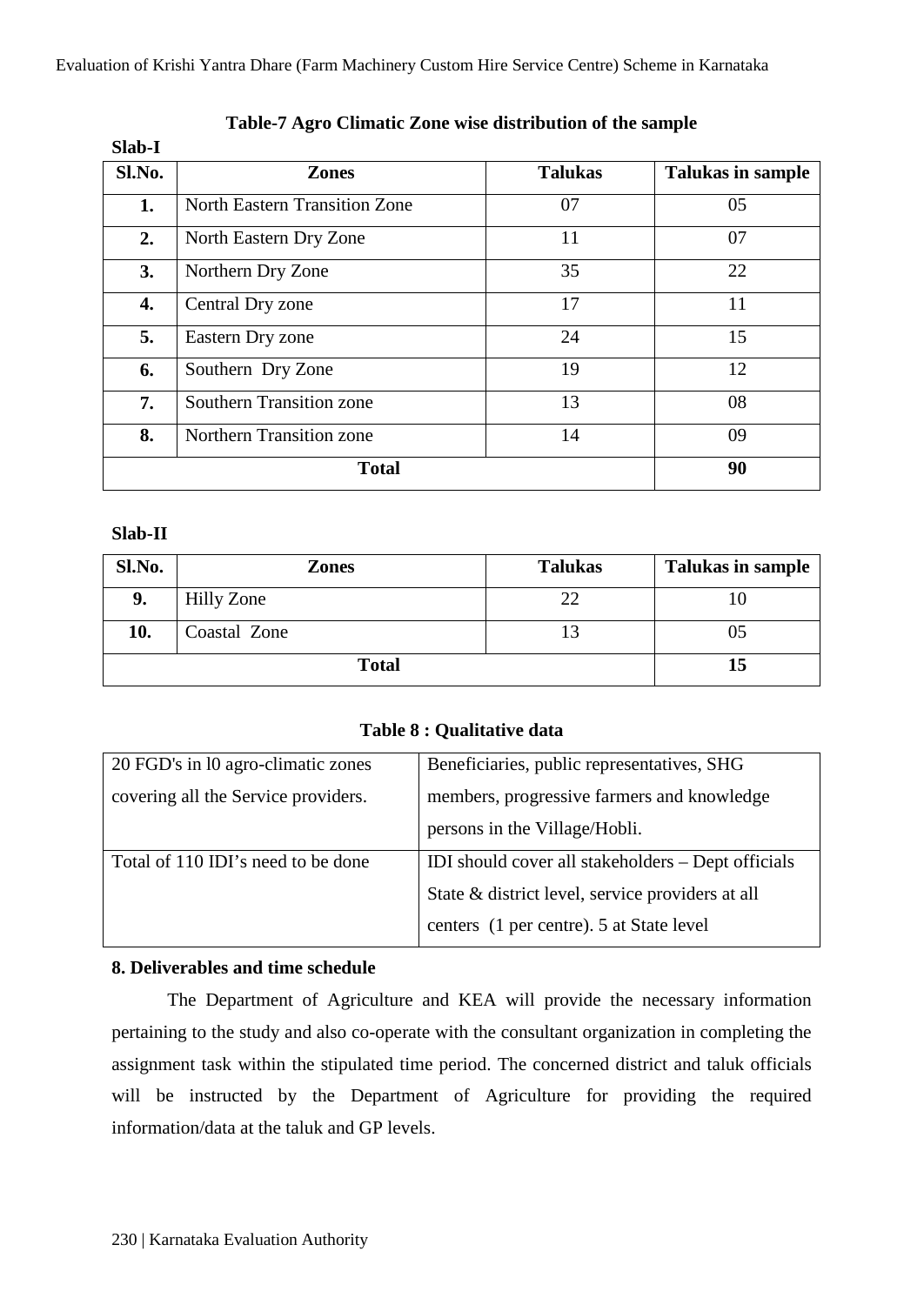It is expected to complete the present study in 6 months time line, excluding the time taken for approvals at KEA.

| a. Inception Report                | 1 month after signing the agreement |
|------------------------------------|-------------------------------------|
| c. Field Data Collection           | 3 months date of work plan Approval |
| d. Draft report submission         | month after field Data Collection   |
| e. Final report dissemination $\&$ | month after draft report submission |
| presentation                       |                                     |
| <b>Total duration</b>              | 6 months                            |

**Table-9 Timelines and deliverables**

#### **9. Qualities expected from the Report**

The evaluation report should generally confirm to the United Nations Evaluation Guidelines (LINEG) "Standards for Evaluation in the UN System" and "Ethical Standards of Evaluations". The report should present a comprehensive review of the Scheme/ programme in terms of the content, implementation process, adequacy, information and access to beneficiaries. The Report should provide a scientific assessment of the impact of the Krishi Yantra Dhare scheme on the agricultural production and productivity in agriculture focusing on small and marginal farmers. The qualitative data should be used in unbiased manner to support or for further analysis of the reflections from the quantitative data. The analysis should provide adequate space for assessing the variations across the regions and social categories. Case studies to be presented to bring out the realities at the household level. The report should come out with specific recommendations based on adequate field evidence for any modifications in the programme design, content, implementing procedures, and any other modifications to bring out midcourse corrections to improve the access and impact of the Scheme/Programme.

#### **Structure of the report**

The following are the points- only inclusive and not exhaustive- which need to be mandatorily followed in the preparation of evaluation report:

By the very look of the evaluation report it should be evident that the study that of Agriculture Department and Karnataka Evaluation Authority (KEA) which has been done by the Evaluation Consultant Organization. The report should be complete and logically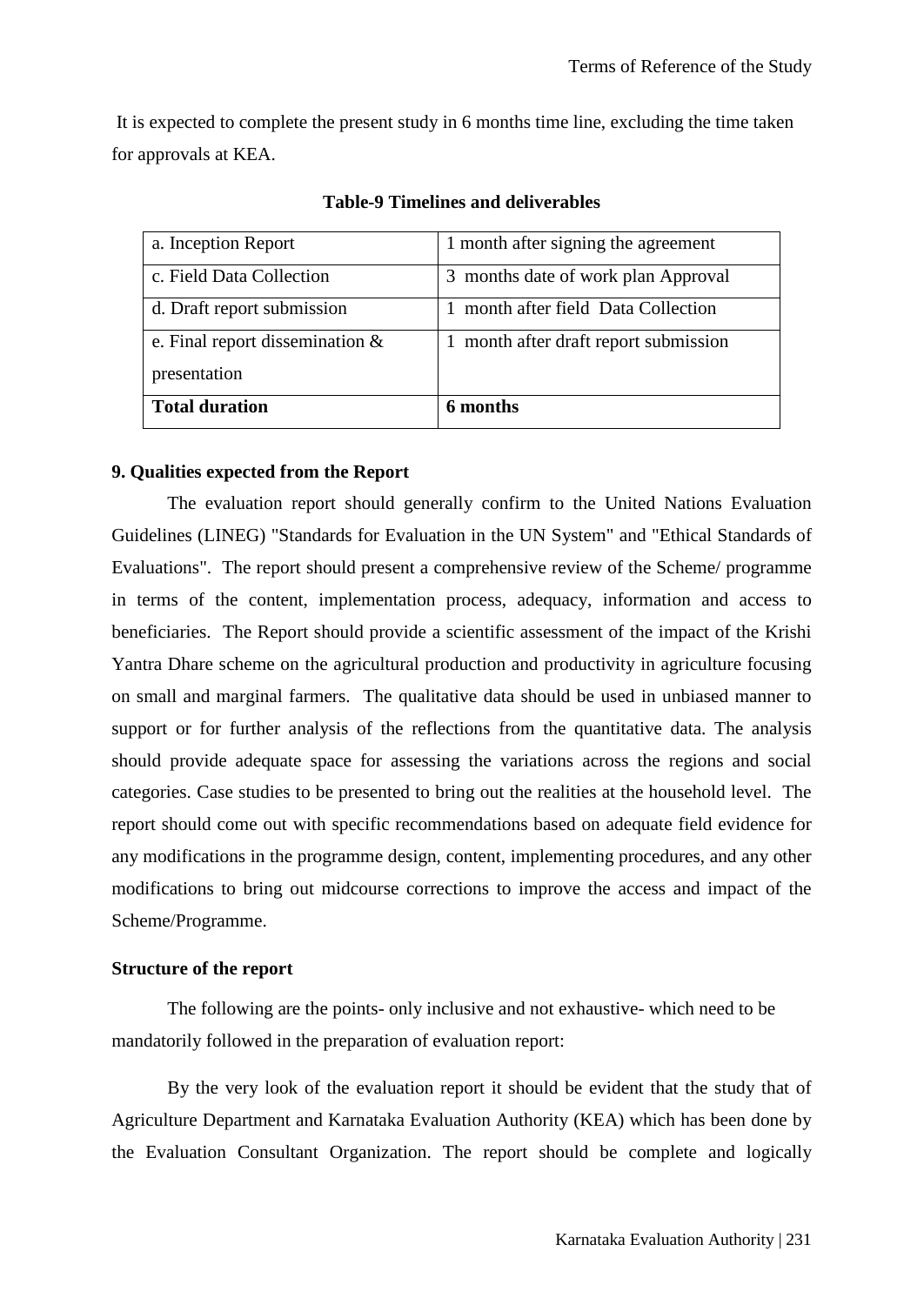organized in a clear but simple language. Besides confirming to the qualities covered in the Terms of Reference, report should be arranged in the following order:

# **Preliminary Part**

- Title and Opening Page
- Index
- List of acronyms and abbreviations
- Executive Summary- A section that describes the program, purpose and scope of evaluation, research design and methodology, key findings, constraints and recommendations.
- 1. Background- A section that briefly covers the history or genesis of the sector under which the programme/scheme being evaluated covered. It should give recent fact sheets taken from reliable and published sources and review of the progress of the scheme at Taluka/District level
- 2. Objectives and performance of the program This section includes the stated objectives of the program and the physical and- financial achievements of the selected program in the period of evaluation' It should cover the description or the target group, aim of the program and method of selection of beneficiaries and the physical and financial achievements.
- 3. Review of literature/past evaluation reports and their findings.
- 4. Evaluation Methodology This should include research design, sample design and size, questionnaire design and pilot test, data collection and quality assurance plan.
- 5. Limitations/constraints in the evaluation study. Case Studies & Best practices
- 6. Case Studies & Best practices
- 7. Findings of the evaluation study.
- 8. Recommendations that flow from the evaluation.

### **Annexure:**

- a. Sanctioned Terms of Reference of the study.
- b. Survey tools and questionnaires
- c. List of persons with addresses personally interviewed.
- d. Place, date and number of persons covered by Focus Group Discussion (if applicable).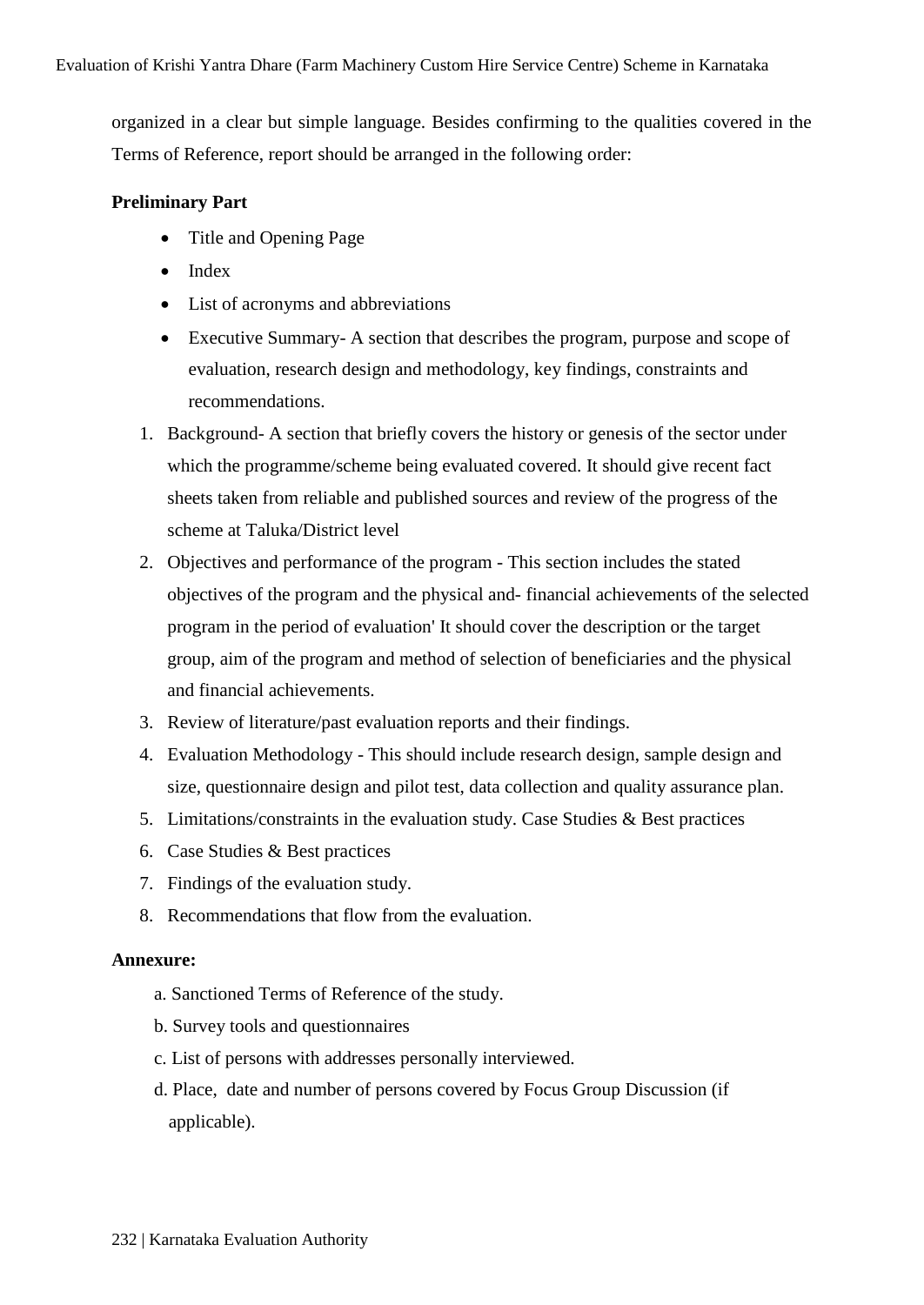e. Table showing details of major deviations, non-conformities, digressions of the program.

# **10. Administrative arrangements**

The core team should comprise of the following technical members (list is inclusive but not exhaustive) should possess requisite qualification and experience as stated below:

| <b>Principal</b><br>Investigator | <b>Post Graduate in Agriculture</b><br><b>/Rural Development with first</b><br>class /Ph.d in the subject<br>preferable | 05 years of experience in<br>field                                                                  |
|----------------------------------|-------------------------------------------------------------------------------------------------------------------------|-----------------------------------------------------------------------------------------------------|
| 1 <sup>st</sup> Core team member | <b>BE</b> Mechanical/Electrical                                                                                         | Should also possess a<br>minimum of three $(3)$ years<br>of experience in allied sector<br>projects |
| Core team<br>member              | Post Graduate in Statistics/MCA<br>with knowledge of Statistical<br>analysis                                            | 3 years experience in data<br>analysis                                                              |

And such numbers that the evaluation is completed within the schedule time prescribed by the ToR

### **11. Cost and Schedule of Budget release:**

The Output based budget release will be as follows

- 1. The **first instalment** of Consultation fee amounting to 30 % of the total fee shall be payable as advance to the Consultant after the approval of the inception report, but only on execution of a bank guarantee of a scheduled nationalized bank, valid for a period of at least 12 months from the date of issuance of advance.
- 2. The second instalment of Consultation fee amounting to 50 % of the total fee shall be payable to the consultant after the approval of the Draft report.
- 3. The third and final instalment of Consultation fee amounting to 20% of the total fee shall be payable to the Consultant after the receipt of the hard and soft copies of the final report in such format and number as prescribed in the agreement, along with all original documents containing primary and secondary data, processed data outputs, study report and soft copies of all literature used in the final report.